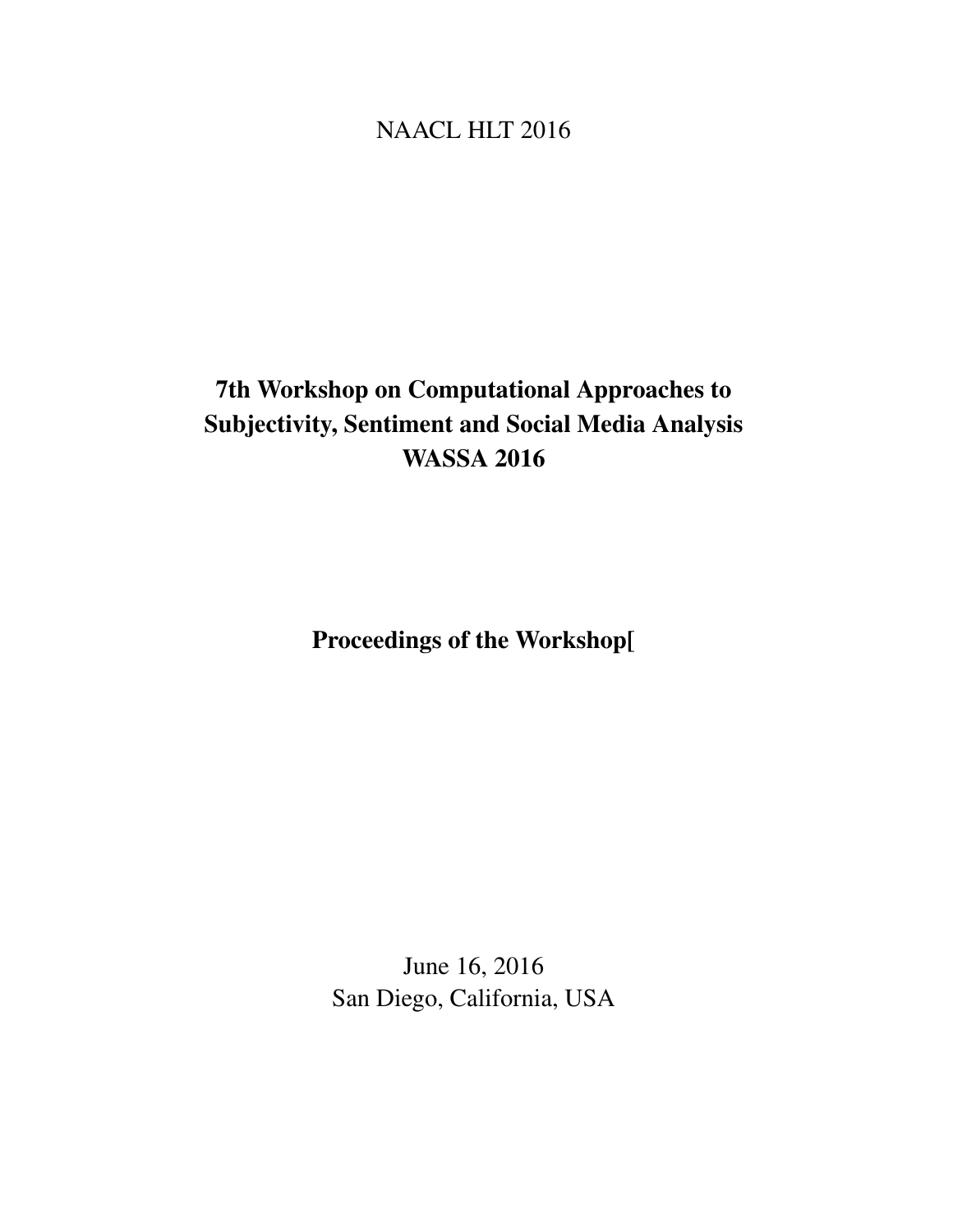WASSA 2016 is endorsed by SIGNLL, the ACL's Special Interest Group on Natural Language Learning.

c 2016 The Association for Computational Linguistics

Order copies of this and other ACL proceedings from:

Association for Computational Linguistics (ACL) 209 N. Eighth Street Stroudsburg, PA 18360 USA Tel: +1-570-476-8006 Fax: +1-570-476-0860 acl@aclweb.org

ISBN 978-1-941643-82-2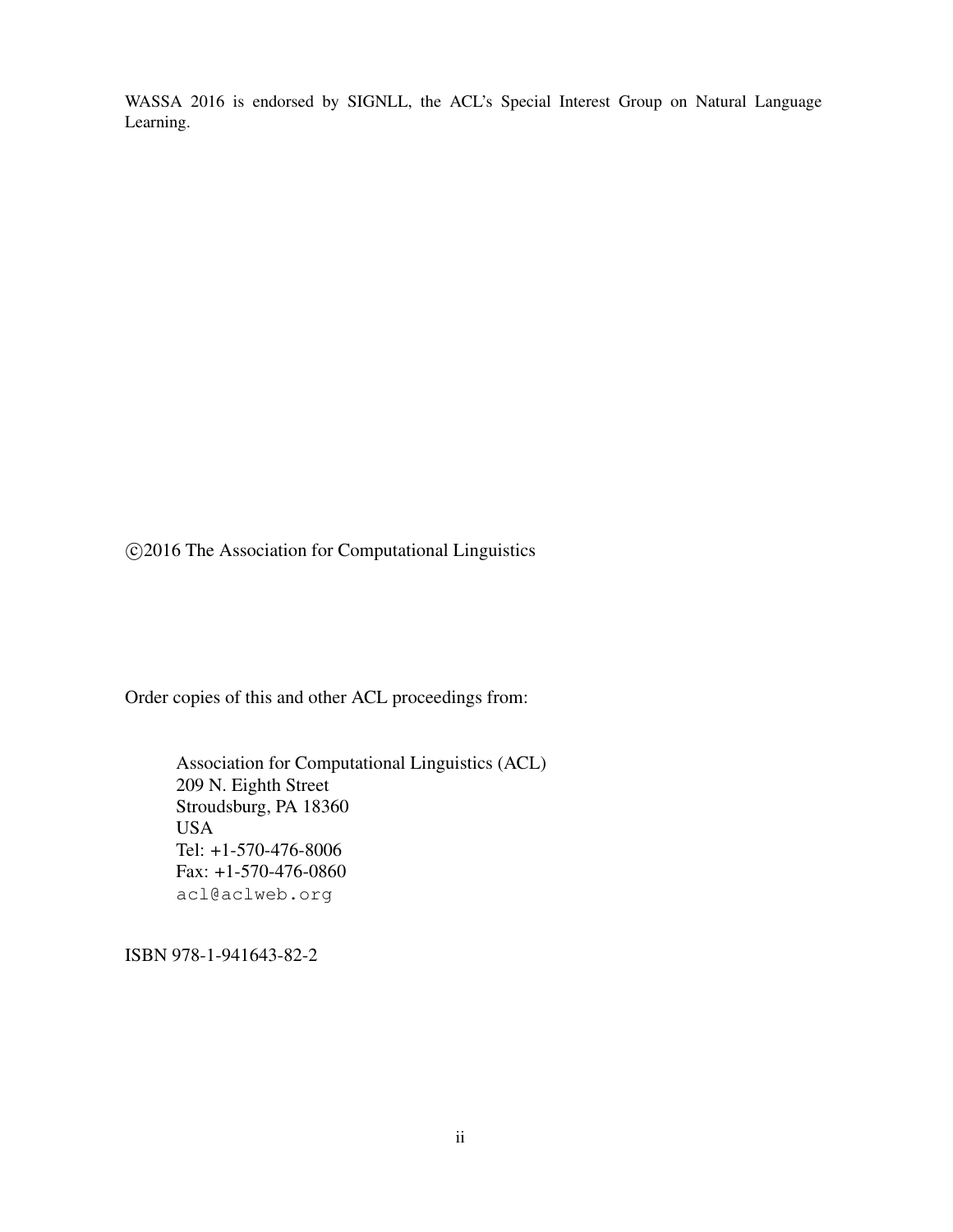## Introduction (TODO)

Emotions are an important part of our everyday lives. However, until quite recently, human affect was regarded in a dual manner - positively, for its regulatory power and negatively, as a sort of a "weakness" of the human spirit, that should ideally be rational, logical, \*thinking\* in a very matter of fact and consequence-based fashion.

Recent discoveries in Neuropsychology and the possibilities opened by the functional Magnetic Resonance Imaging have made it clear that emotions play a very important role for the well-functioning of the human body, both psychologically, as well as physically.

Apart from the importance emotions have for each human being individually, research in Social Psychology and disciplines such as Marketing, Mass-media Communication or Political Science, has shown time and time again that the emotional discourse, its content - in words with affective connotation and the combination thereof - is of paramount difference between the success and failure of social actions, consumer products or political candidates.

Given that nowadays messages with (sometimes) high emotional connotations are so easily shared using Social Media platforms and that their high volume makes manual sifting mostly impossible, the automatic processing of Subjectivity, Sentiment and Emotions in texts, especially in Social Media contexts is highly relevant.

Bearing these observations in mind, the aim of the 7th Workshop on Computational Approaches to Subjectivity, Sentiment and Social Media Analysis (WASSA 2016) was to continue the line of the previous editions, bringing together researchers in Computational Linguistics working on Subjectivity and Sentiment Analysis and researchers working on interdisciplinary aspects of affect computation from text. Starting with 2013, WASSA has extended its scope and focus to Social Media phenomena and the impact of affect-related phenomena in this context. The past two editions have shown important breakthroughs in dealing with the challenges of these types of texts, in monolingual, multilingual and cross-domain contexts.

WASSA 2016 was organized in conjunction to the 15th Annual Conference of the North American Chapter of the Association for Computational Linguistics: Human Language Technologies in San Diego, California, on June 16, 2016.

For this year's edition of WASSA, we received a total of 32 submissions, from universities and research centers all over the world, out of which 8 were accepted as long and another 13 as short papers. Each paper has been thoroughly reviewed by at least 2 members of the Program Committee. The accepted papers were all highly assessed by the reviewers, bringing novelty in the technical and knowledge employed and creativity into the research area.

The main topics of the accepted papers are related to challenges in dealing with language and phenomena in Social Media - Twitter and Facebook mining, but also the use of the particular structure of Social Media texts to improve the sentiment and subjectivity classification. The abundance of applications stemming from Sentiment Analysis shows more and more the importance of work in this field and the high number of scenarios where tools performing Sentiment Analysis are becoming of high importance.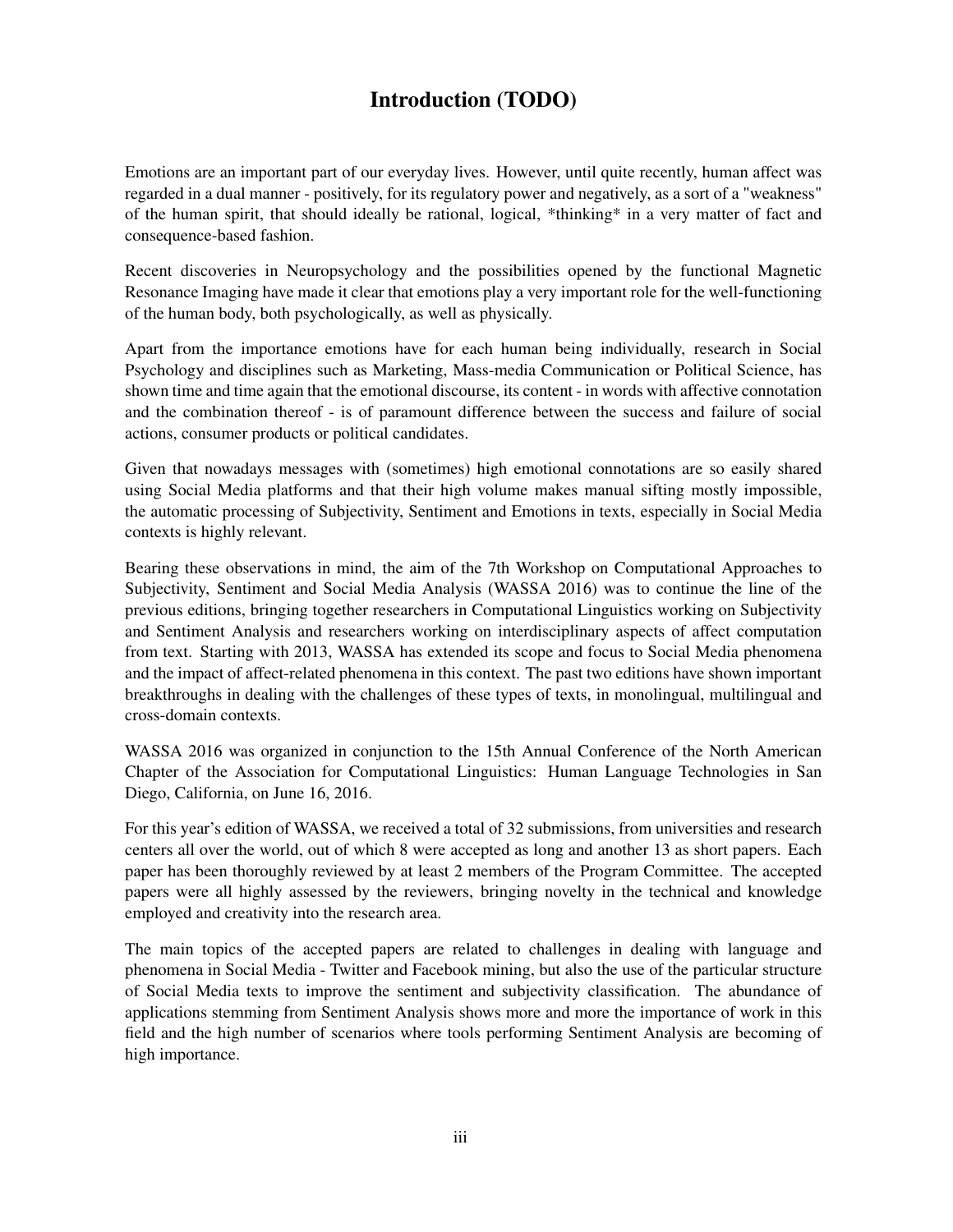Additionally, articles presenting valuable work concentrating on building lexica for this field demonstrate that there is still a high requirement to develop such resources. Finally, some articles deal with the issue of sentiment visualization and the use of such tools to improve the performance of automatic systems for emotion detection and classification.

This year's edition has again shown that the topics put forward to discussion by WASSA are of high interest to the research community and that the papers chosen to be debated in this forum bring an important development to the SSA research area.

We would like to thank the NAACL HLT 2016 Organizers and Workshop Chairs for the help and support at the different stages of the workshop organization process. We are also especially grateful to the Program Committee members and the external reviewers for the time and effort spent assessing the papers. We would like to extend our thanks to our invited speakers – Dr. Seth Grimes, Dr. Morteza Dehghani and Dr. Richard Socher - for accepting to deliver the keynote talks, opening new horizons for research and applications of Sentiment Analysis.

Secondly, we would like to express our gratitude for the official endorsement we received from SIGNLL - ACL's Special Interest Group on Natural Language Learning.

We would like to express our gratitude to Yaniv Steiner, who created the WASSA logo and to the entire Europe Media Monitor team at the European Commission Joint Research Centre, for the technical support they provided.

### Alexandra Balahur, Erik van der Goot, Piek Vossen and Andrés Montoyo

WASSA 2016 Chairs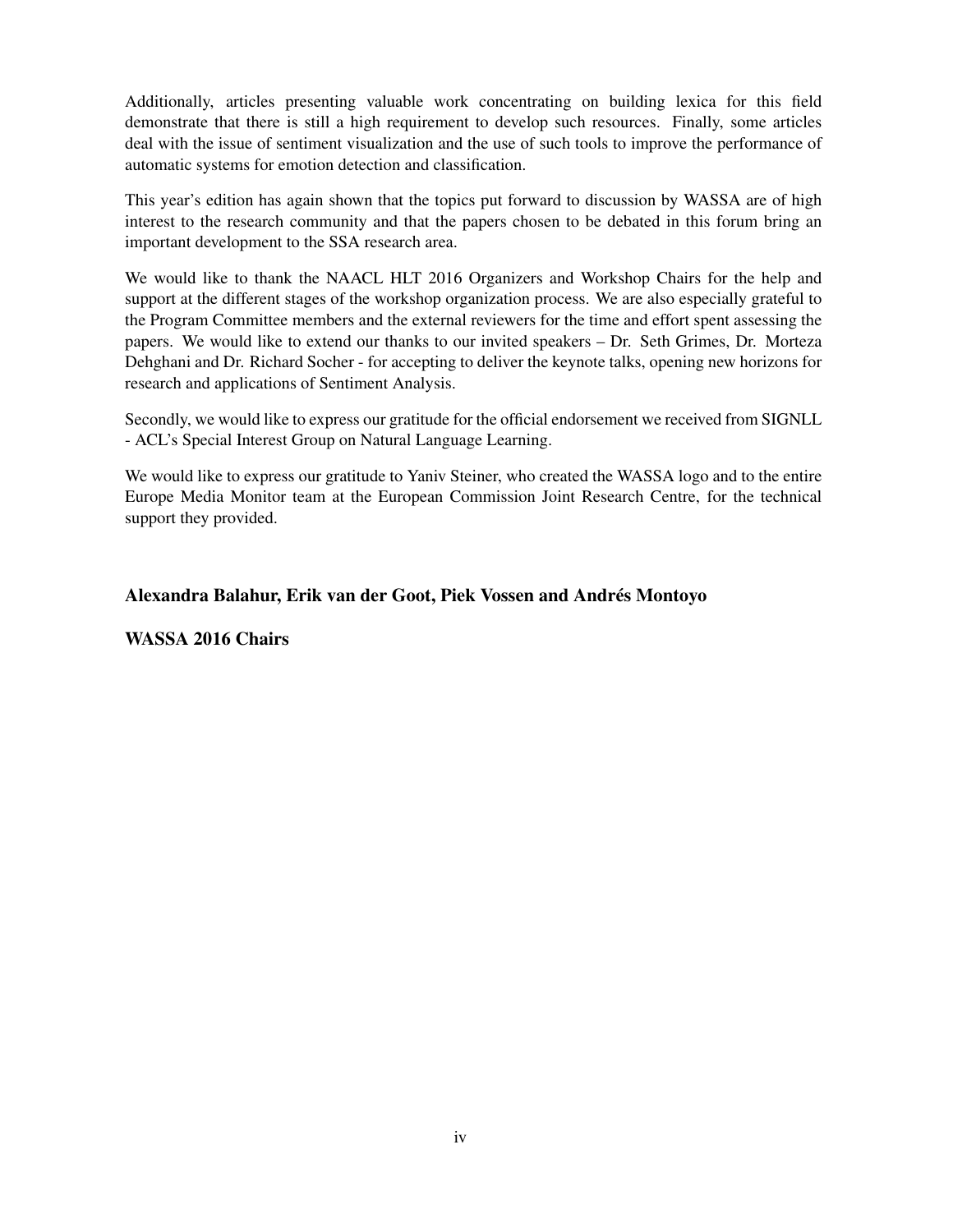### Organizers:

### Alexandra Balahur

European Commission Joint Research Centre Institute for the Protection and Security of the Citizen

### Erik van der Goot

European Commission Joint Research Centre Institute for the Protection and Security of the Citizen

### Piek Vossen

University of Amsterdam Department of Language, Literature and Communication

### Andrés Montoyo

University of Alicante Department of Software and Computing Systems

#### Program Committee:

Nicoletta Calzolari, CNR Pisa (Italy) Erik Cambria, University of Stirling (U.K.) Veronique Hoste, University of Ghent (Belgium) Dirk Hovy, University of Copenhagen (Denmark) Ruben Izquierdo Bevia - Vrije Universiteit Amsterdam (The Netherlands) Manfred Klenner, University of Zuerich (Switzerland) Roman Klinger, University of Bielefeld (Germany) Gerard Lynch, University College Dublin (Ireland) Isa Maks - Vrije Universiteit Amsterdam (The Netherlands) Diana Maynard - University of Sheffield (U.K.) Saif Mohammad, National Research Council (Canada) Karo Moilanen, University of Oxford (U.K.) Günter Neumann, DFKI (Germany) Constantin Orasan, University of Wolverhampton (U.K.) Viktor Pekar, University of Wolverhampton (U.K.) Jose-Manuel Perea-Ortega, University of Extremadura (Spain) Paolo Rosso, Technical University of Valencia (Spain) Josef Steinberger, Charles University Prague (The Czech Republic)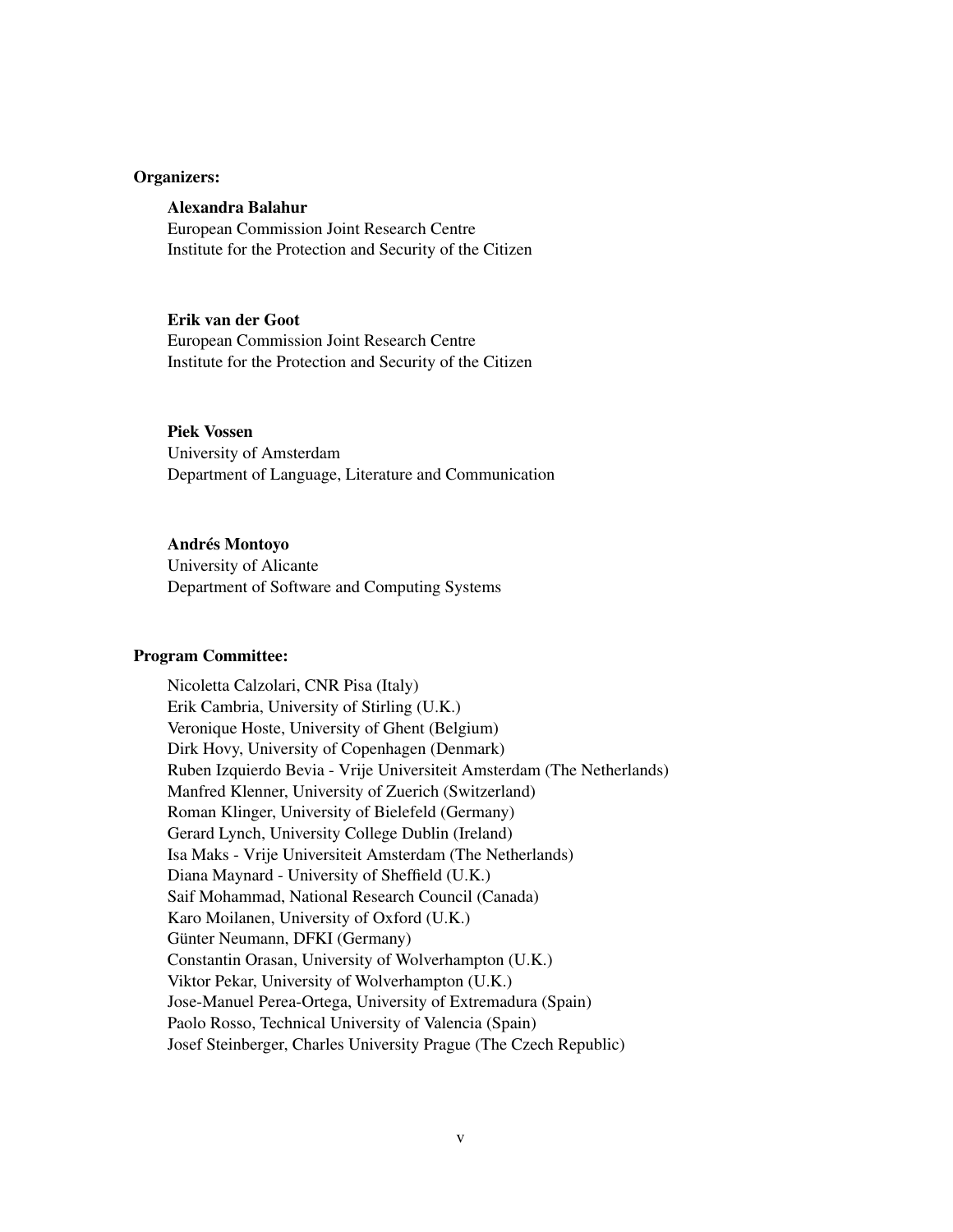Mike Thelwall, University of Wolverhampton (U.K.) Dan Tufis, RACAI (Romania) Alfonso Ureña, University of Jaén (Spain) Janyce Wiebe - University of Pittsburgh (U.S.A.) Michael Wiegand, Saarland University (Germany) Taras Zagibalov, Brantwatch (U.K.)

### Invited Speakers:

Dr. Morteza Dehghani - University of Southern California Dr. Seth Grimes - Alta Plana Corporation Dr. Richard Socher - MetaMind

### Invited Papers from:

Manfred Klenner - University of Zuerich Saif Mohammad - National Research Council Canada Preslav Nakov - Qatar Computing Research Institute (QCRI) Fabrizio Sebastiani - Qatar Computing Research Institute (QCRI) Carlo Strapparava - Fondazione Bruno Kessler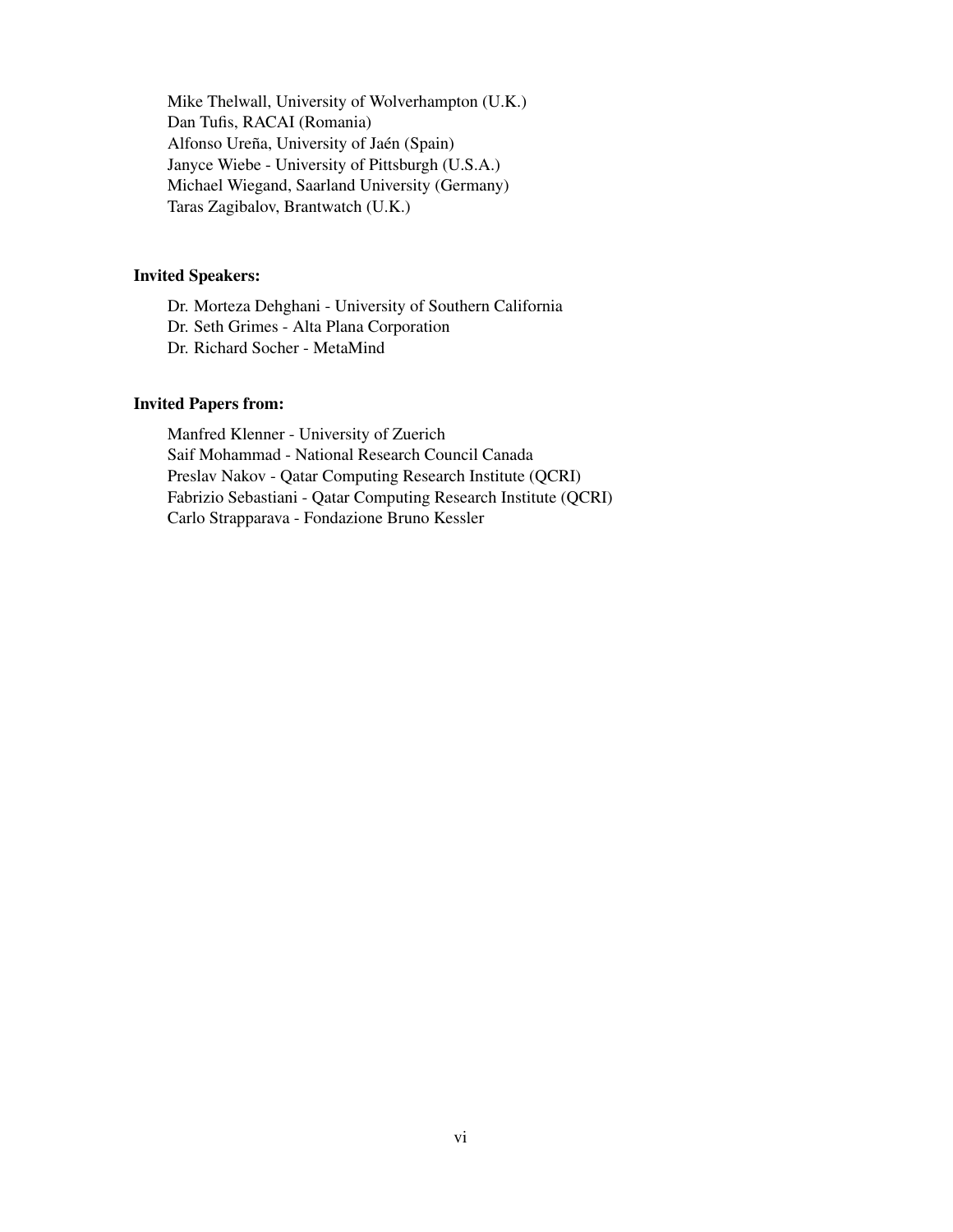## Table of Contents

| Sentiment Analysis - What are we talking about?                                                                                                          |
|----------------------------------------------------------------------------------------------------------------------------------------------------------|
| Sentiment, Subjectivity, and Social Analysis Go ToWork: An Industry View - Invited Talk                                                                  |
| Rumor Identification and Belief Investigation on Twitter                                                                                                 |
| Modelling Valence and Arousal in Facebook posts<br>Daniel Preoțiuc-Pietro, H. Andrew Schwartz, Gregory Park, Johannes Eichstaedt, Margaret Kern,         |
| Purity Homophily in Social Networks - Invited Talk                                                                                                       |
| Hit Songs' Sentiments Harness Public Mood & Predict Stock Market<br>Rachel Harsley, Bhavesh Gupta, Barbara Di Eugenio and Huayi Li  17                   |
| Fashioning Data - A Social Media Perspective on Fast Fashion Brands                                                                                      |
| Deep Learning for Sentiment Analysis - Invited Talk                                                                                                      |
| Sentiment Lexicon Creation using Continuous Latent Space and Neural Networks                                                                             |
| The Effect of Negators, Modals, and Degree Adverbs on Sentiment Composition                                                                              |
| How can NLP Tasks Mutually Benefit Sentiment Analysis? A Holistic Approach to Sentiment Analysis                                                         |
| An Unsupervised System for Visual Exploration of Twitter Conversations<br>Derrick Higgins, Michael Heilman, Adrianna Jelesnianska and Keith Ingersoll 60 |
| Threat detection in online discussions                                                                                                                   |
| Classification of comment helpfulness to improve knowledge sharing among medical practitioners.                                                          |
| Political Issue Extraction Model: A Novel Hierarchical Topic Model That Uses Tweets By Political And<br><b>Non-Political Authors</b>                     |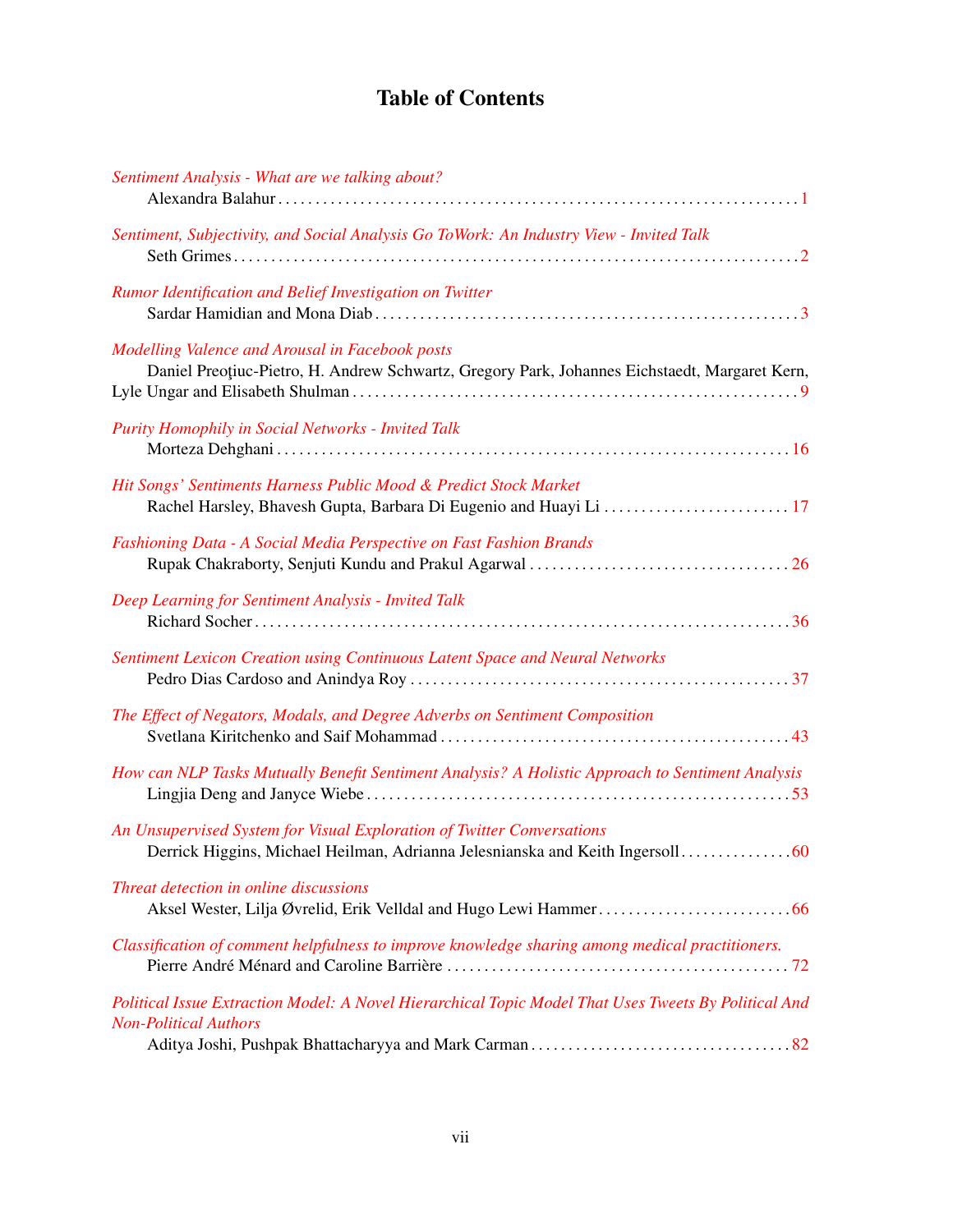| Early text classification: a Naïve solution<br>Hugo Jair Escalante, Manuel Montes y Gomez, Luis Villasenor and Marcelo Luis Errecalde 91                                                                      |
|---------------------------------------------------------------------------------------------------------------------------------------------------------------------------------------------------------------|
| Semi-supervised and unsupervised categorization of posts in Web discussion forums using part-of-<br>speech information and minimal features                                                                   |
| Linguistic Understanding of Complaints and Praises in User Reviews                                                                                                                                            |
| Reputation System: Evaluating Reputation among All Good Sellers                                                                                                                                               |
| <b>Improve Sentiment Analysis of Citations with Author Modelling</b>                                                                                                                                          |
| <b>Implicit Aspect Detection in Restaurant Reviews using Cooccurence of Words</b><br>Rrubaa Panchendrarajan, Nazick Ahamed, Brunthavan Murugaiah, Prakhash Sivakumar, Surangika                               |
| Domain Adaptation of Polarity Lexicon combining Term Frequency and Bootstrapping<br>Salud María Jiménez-Zafra, Maite Martin, M. Dolores Molina González and L. Alfonso Urena                                  |
| Do Enterprises Have Emotions?<br>Sven Buechel, Udo Hahn, Jan Goldenstein, Sebastian G. M. Händschke and Peter Walgenbach147                                                                                   |
| A semantic-affective compositional approach for the affective labelling of adjective-noun and noun-<br>noun pairs<br>Elisavet Palogiannidi, Elias Iosif, Polychronis Koutsakis and Alexandros Potamianos  154 |
| <b>Fracking Sarcasm using Neural Network</b>                                                                                                                                                                  |
| An Hymn of an even Deeper Sentiment Analysis                                                                                                                                                                  |
| Sentiment Analysis in Twitter: A SemEval Perspective                                                                                                                                                          |
| The Challenge of Sentiment Quantification                                                                                                                                                                     |
| A Practical Guide to Sentiment Annotation: Challenges and Solutions                                                                                                                                           |
| <b>Emotions and NLP: Future Directions</b>                                                                                                                                                                    |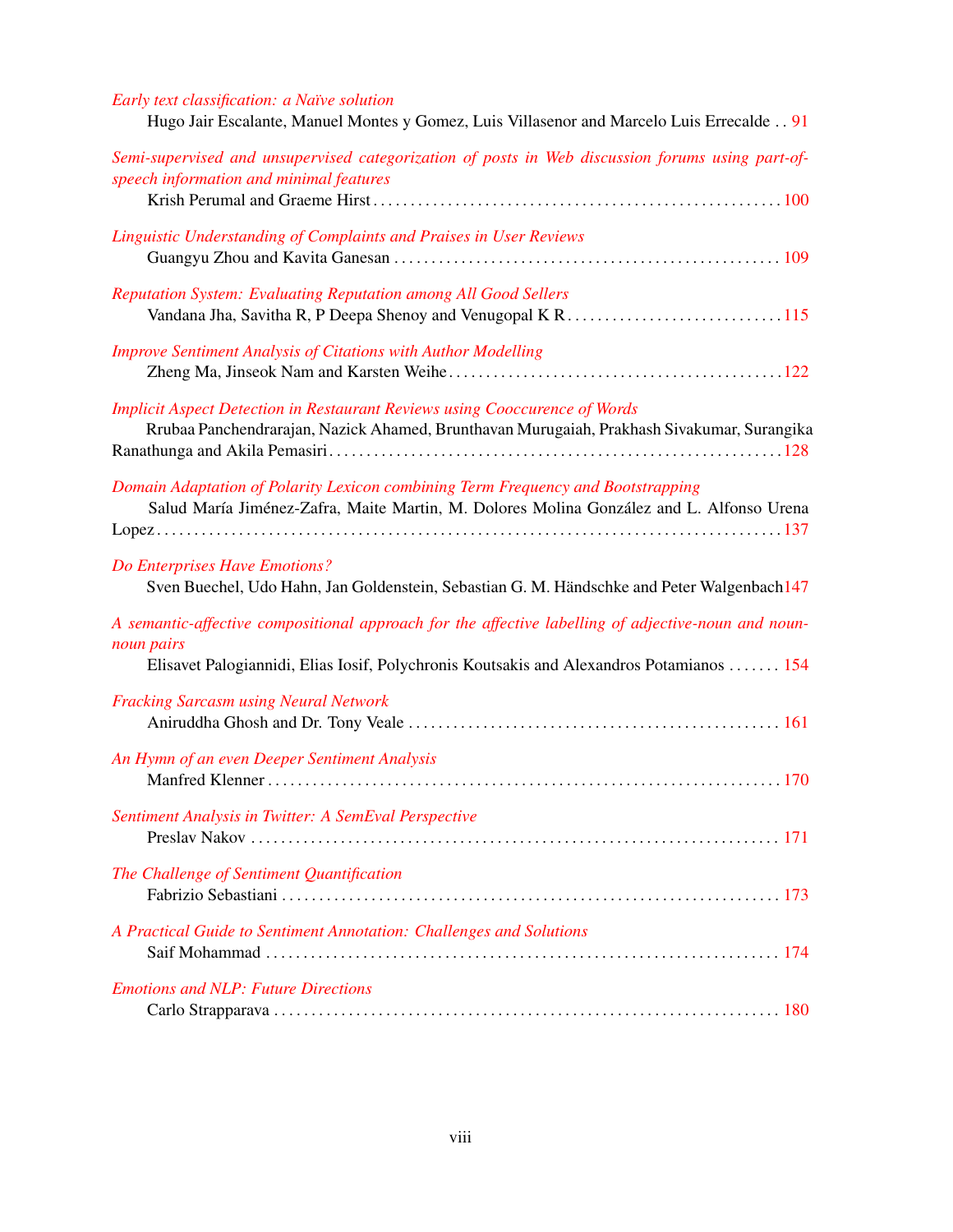## Conference Program

### Thursday, June 16, 2016

- 08:40–09:00 Opening Remarks and Intro Talk
- 08:45–09:00 *[Sentiment Analysis What are we talking about?](#page-0-0)* Alexandra Balahur
- 09:00–10:30 Session 1: Sentiment Analysis Perspectives in Social Media
- 09:00–09:40 *[Sentiment, Subjectivity, and Social Analysis Go ToWork: An Industry View Invited](#page-0-0) [Talk](#page-0-0)* Seth Grimes
- 09:40–10:05 *[Rumor Identification and Belief Investigation on Twitter](#page-0-0)* Sardar Hamidian and Mona Diab
- 10:05–10:30 *[Modelling Valence and Arousal in Facebook posts](#page-0-0)* Daniel Preoțiuc-Pietro, H. Andrew Schwartz, Gregory Park, Johannes Eichstaedt, Margaret Kern, Lyle Ungar and Elisabeth Shulman
- 10:30–11:00 *Coffee Break*
- 11:00–12:30 Session 2: Sentiment Detection for Social Media Applications
- 11:00–11:40 *[Purity Homophily in Social Networks Invited Talk](#page-0-0)* Morteza Dehghani
- 11:40–12:05 *[Hit Songs' Sentiments Harness Public Mood & Predict Stock Market](#page-0-0)* Rachel Harsley, Bhavesh Gupta, Barbara Di Eugenio and Huayi Li
- 12:05–12:30 *[Fashioning Data A Social Media Perspective on Fast Fashion Brands](#page-0-0)* Rupak Chakraborty, Senjuti Kundu and Prakul Agarwal
- 12:30–14:00 *Lunch Break*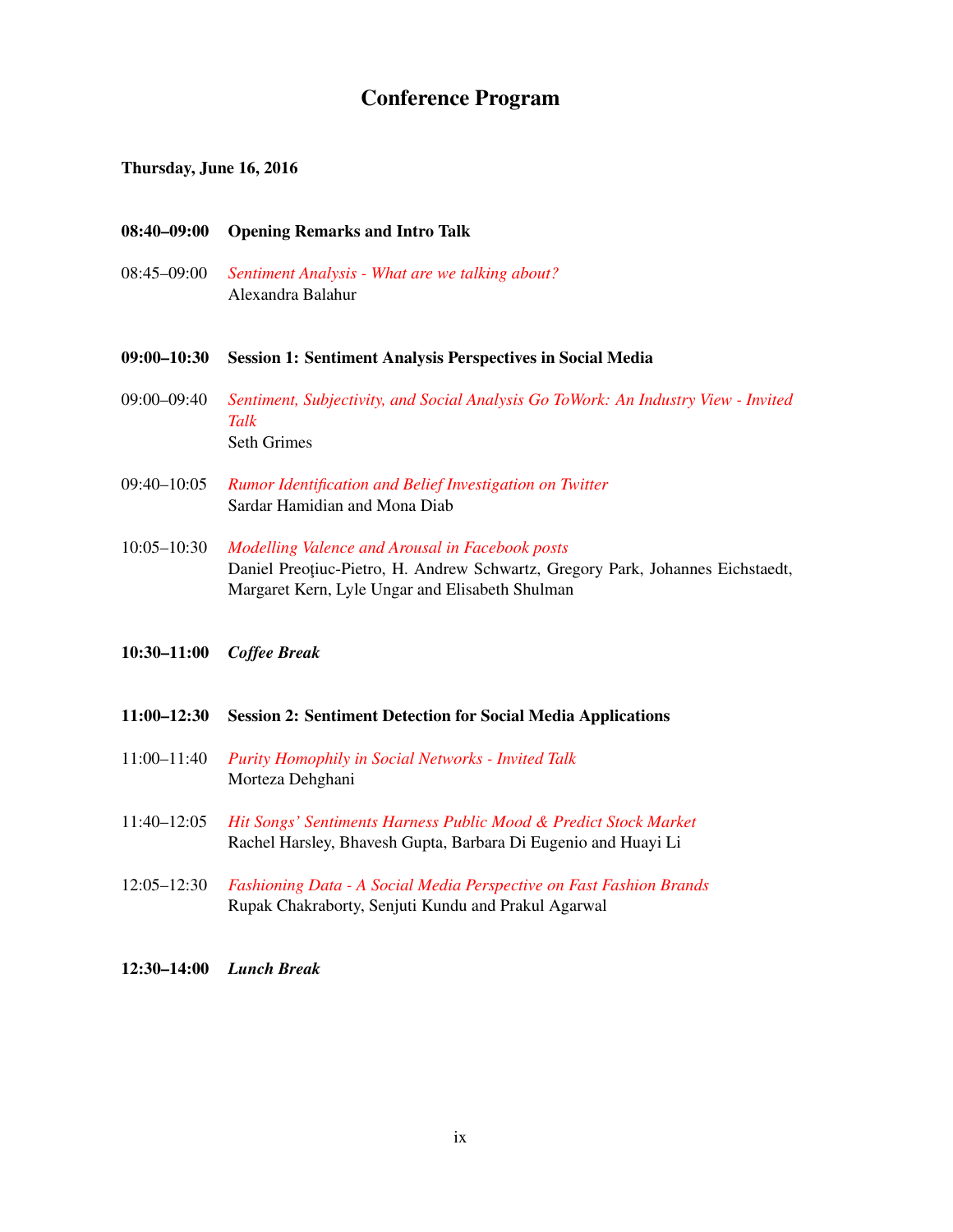### Thursday, June 16, 2016 (continued)

### 14:00–15:30 Session 3: New Approaches in Sentiment Analysis

- 14:00–14:40 *[Deep Learning for Sentiment Analysis Invited Talk](#page-0-0)* Richard Socher
- 14:40–15:05 *[Sentiment Lexicon Creation using Continuous Latent Space and Neural Networks](#page-0-0)* Pedro Dias Cardoso and Anindya Roy
- 15:05–15:30 *[The Effect of Negators, Modals, and Degree Adverbs on Sentiment Composition](#page-0-0)* Svetlana Kiritchenko and Saif Mohammad
- 15:30–16:00 *Coffee Break*
- 16:00–17:40 Session 4: Overview and Applications of Sentiment Analysis
- 16:00–16:25 *[How can NLP Tasks Mutually Benefit Sentiment Analysis? A Holistic Approach to](#page-0-0) [Sentiment Analysis](#page-0-0)* Lingjia Deng and Janyce Wiebe
- 16:25–16:50 *[An Unsupervised System for Visual Exploration of Twitter Conversations](#page-0-0)* Derrick Higgins, Michael Heilman, Adrianna Jelesnianska and Keith Ingersoll
- 16:50–17:10 *[Threat detection in online discussions](#page-0-0)* Aksel Wester, Lilja Øvrelid, Erik Velldal and Hugo Lewi Hammer
- 17:10–17:30 *[Classification of comment helpfulness to improve knowledge sharing among medi](#page-0-0)[cal practitioners.](#page-0-0)* Pierre André Ménard and Caroline Barrière
- 17:20–17:30 *Break*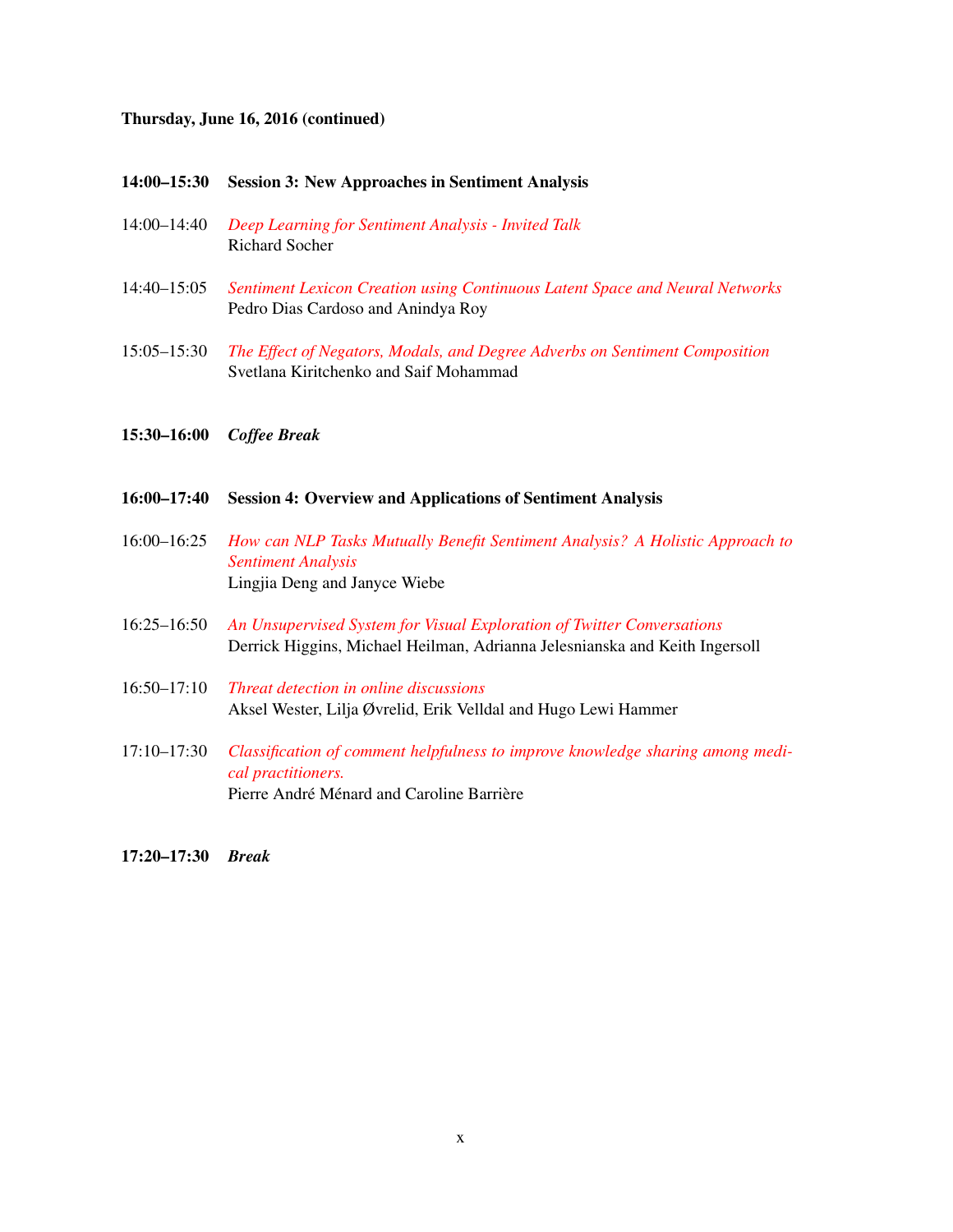Thursday, June 16, 2016 (continued)

### 18:00–19:30 Session 5: Posters

*[Political Issue Extraction Model: A Novel Hierarchical Topic Model That Uses](#page-0-0) [Tweets By Political And Non-Political Authors](#page-0-0)* Aditya Joshi, Pushpak Bhattacharyya and Mark Carman

*[Early text classification: a Naïve solution](#page-0-0)*

Hugo Jair Escalante, Manuel Montes y Gomez, Luis Villasenor and Marcelo Luis Errecalde

*[Semi-supervised and unsupervised categorization of posts in Web discussion forums](#page-0-0) [using part-of-speech information and minimal features](#page-0-0)* Krish Perumal and Graeme Hirst

*[Linguistic Understanding of Complaints and Praises in User Reviews](#page-0-0)* Guangyu Zhou and Kavita Ganesan

*[Reputation System: Evaluating Reputation among All Good Sellers](#page-0-0)* Vandana Jha, Savitha R, P Deepa Shenoy and Venugopal K R

*[Improve Sentiment Analysis of Citations with Author Modelling](#page-0-0)* Zheng Ma, Jinseok Nam and Karsten Weihe

*[Implicit Aspect Detection in Restaurant Reviews using Cooccurence of Words](#page-0-0)* Rrubaa Panchendrarajan, Nazick Ahamed, Brunthavan Murugaiah, Prakhash Sivakumar, Surangika Ranathunga and Akila Pemasiri

*[Domain Adaptation of Polarity Lexicon combining Term Frequency and Bootstrap](#page-0-0)[ping](#page-0-0)*

Salud María Jiménez-Zafra, Maite Martin, M. Dolores Molina González and L. Alfonso Urena Lopez

### *[Do Enterprises Have Emotions?](#page-0-0)*

Sven Buechel, Udo Hahn, Jan Goldenstein, Sebastian G. M. Händschke and Peter Walgenbach

### *[A semantic-affective compositional approach for the affective labelling of adjective](#page-0-0)[noun and noun-noun pairs](#page-0-0)*

Elisavet Palogiannidi, Elias Iosif, Polychronis Koutsakis and Alexandros Potamianos

*[Fracking Sarcasm using Neural Network](#page-0-0)*

Aniruddha Ghosh and Dr. Tony Veale